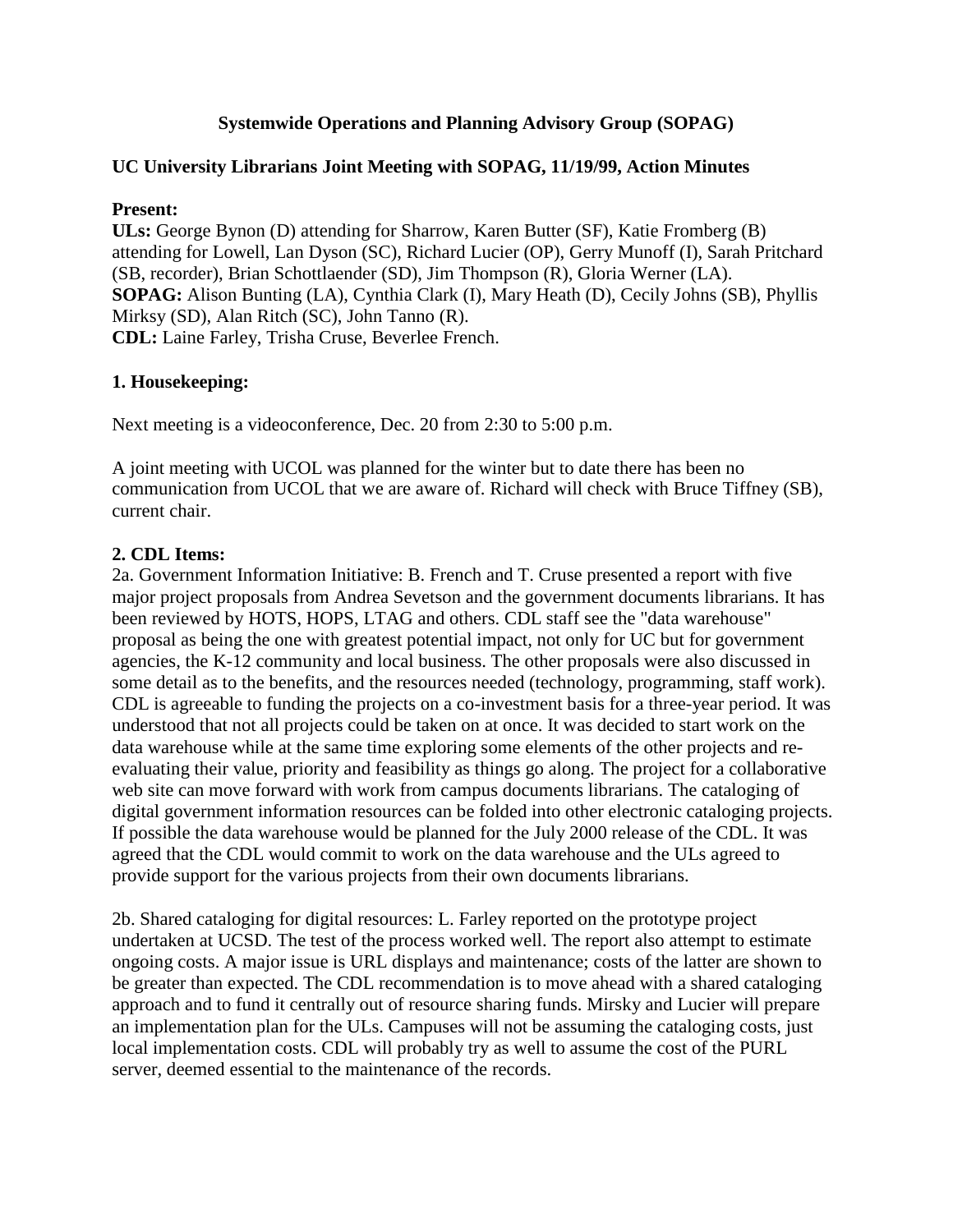2c. January 2000 release of CDL: L. Farley gave an update, and more information is at the "library staff" web pages for CDL. REQUEST for articles is in test mode and proceeding well. In January the new ILL policy will go into effect, that is, if an item is checked out from the local campus, the patron will be able to borrow it from another UC library. This will only work at campuses where circ records are linked to Melvyl.

A new tool called Searchlight will be brought up, based on UCSD work, that will search multiple databases at once. It is being customized for each campus' set of local and shared databases.

Melvyl: The RFP steering committee is developing materials to outline functional requirements and to solicit user feedback on each campus. Local meetings will be scheduled and an online survey mounted. It is planned to have the detailed RFP issued by sometime in April. Relevant to this item, Melvyl performance (agenda #5e) was discussed. In preparation for the usual November peak, the CDL is trying to put safeguards in place because of the unusually heavy UCLA use (in the absence of their local catalog). If necessary, Z39.50 access will be blocked for external non-UC users. There was some general discussion about the status of system implementation at UCLA, and about faculty concerns there and elsewhere with the potential Melvyl transition.

# **3. SOPAG items (P. Mirsky reporting):**

3a. Net lender compensation: A draft report is in preparation as to how to implement the policy that was endorsed by the ULs last spring. 1997-98 is being used as the "pre-PIR" base year. Key findings emerging in the report are that ILL activity was slightly \*down\* in 98-99 except for UCSD. There may be multiple factors at work here. The Resource Sharing Committee (RSC) suggests using CDL resource sharing funds to pay net lenders, not to use funds from the net borrower campuses. The committee is not recommending any money be allocated for reimbursements in FY2000 since there is only one net lender in the post-FY98 comparison. When article lending is implemented the pattern may shift.

Related to this is the issue raised by the RLF's, whether funding should be increased to support that portion of their activities. Some of the ULs feel that SOPAG needs to make a recommendation first and then it can be examined as a proposal. Activity data are not easily identifiable because transactions are counted as regular circ data from the library that owns the book. There was further discussion of "unfunded" costs in the RLF resource sharing workload.

Copyright compliance is another issue the RSC started to look into, and as a spin-off, documentation is being collected as to how campuses fund CCC charges. Payment models vary across campuses. The ULs and SOPAG agree that we do not want to pursue using resource sharing funds to reimburse campuses for copyright compliance costs. It was decided to seek a formal opinion from the UC general counsel's office, as to whether individual faculty requests via PIR count as "library to library" lending (and therefore would require copyright payment), or whether they are counted as individual instances covered by fair use.

3b. Task Force on Collection Management Strategies: The TF submitted a brief status report and described an "enabling strategy," starting with a pilot project using the JSTOR titles. The ULs noted a number of ancillary issues (ownership, access services, user acceptance) that have not